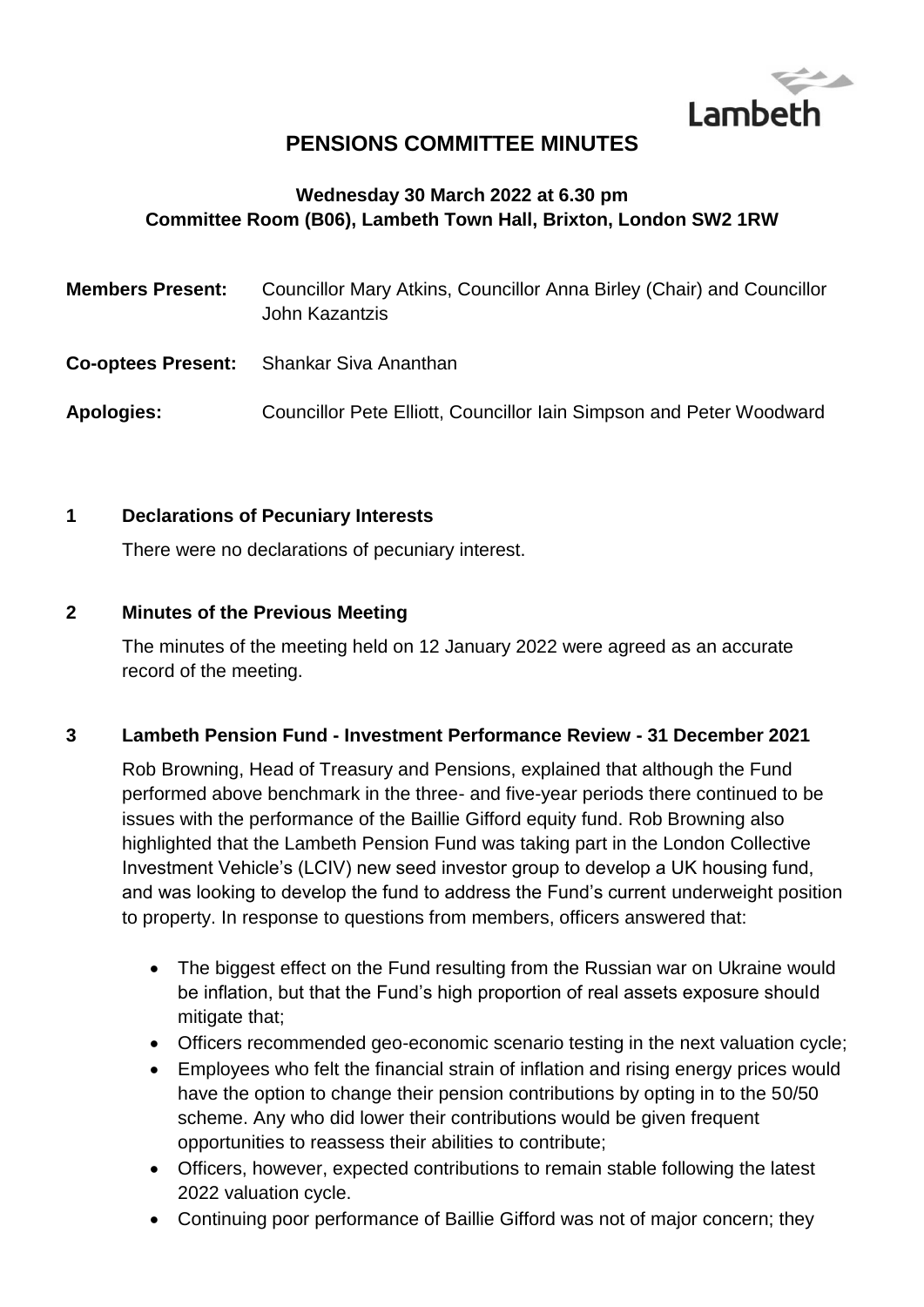had since made some changes to their investment processes, which Mercer and the LCIV were satisfied would result in better performance going forwards.

The Committee requested that the LCIV picks up these issues with Baillie Gifford and requested that Baillie Gifford joined a future Pensions Committee meeting to look at these ongoing issues.

### RESOLVED

1. That the report, together with the information in the accompanying performance report, be noted.

## **4 Lambeth Pension Fund - General Update March 2022**

The Committee congratulated and thanked officers for their high quality and persistent hard work getting the Lambeth Pension Fund accepted as a signatory of the UK Stewardship Code.

The Chair requested that, regarding the emphasis of good governance on investments, officers engage with the LCIV about any indirect exposure to assets involved in the Russia Ukraine conflict and any that may be in bordering countries which may be affected.

Officers also explained the issue concerning the LCIV's treatment of regulatory capital and the progress made to date to resolve the issue to the Financial Conduct Authority's (FCA) satisfaction.. Officers assured the Committee that this was not an ongoing concern for the FCA and that it was not an indicator of further problems at the LCIV.

## RESOLVED

1. That the report, together with the information in the accompanying papers, be noted.

# **5 Lambeth Pension Fund - Investment Managers Summary - 31 December 2021** RESOLVED

Unanimously that members of the Press and Public be excluded from the remainder of the meeting under Section 100A(4) of the Local Government Act 1972 on the grounds that: (i) it involved the likely disclosure of exempt information as defined in Paragraph 3 (Information relating to the financial or business affairs of any particular person (including the authority holding that information)) of Part 1 of Schedule 12A of the Act: and (ii) that the public interest in maintaining the exemption outweighed the public interest in disclosing the information.

# **6 Lambeth Pension Fund - ESG Considerations - March 2022** RESOLVED